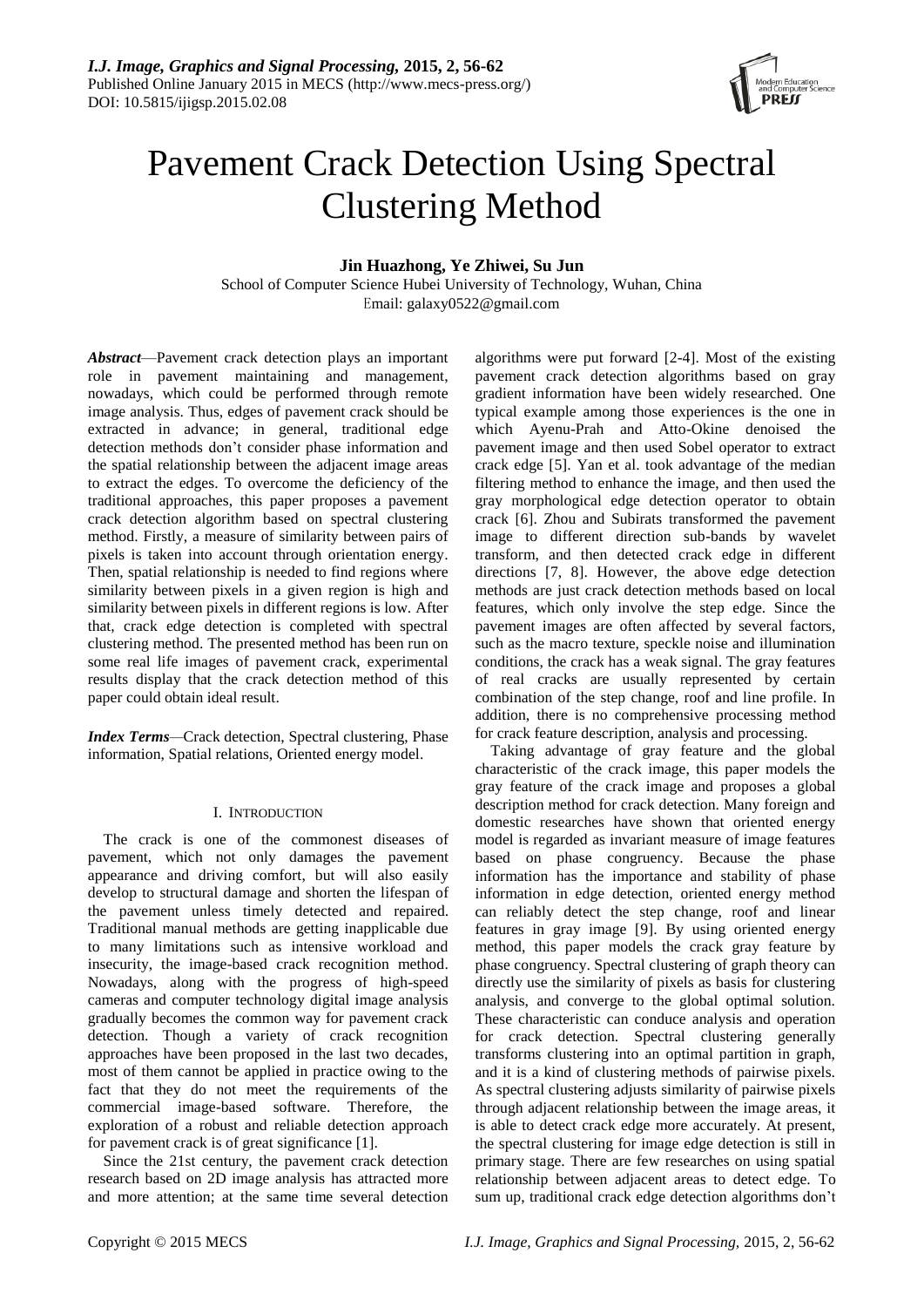make use of phase information and the spatial relationship of the region, which leads to unsatisfied results. This paper proposes a new pavement crack detection algorithm based on spectral clustering method. Firstly, our method represents the phase information by oriented energy methods and models the gray feature of crack image. Then, it calculates oriented energy of image to measure similarity between pairwise pixels and introduces the spatial relationship to adjust similarity. Finally, the crack clustering is executed by the spectral method in order to detect the crack edge.

The rest of the paper is structured as below. Section II presents the oriented energy model . How to adjust the similarity using spatial relationship is described in Section Ⅲ. After that, crack detection using spectral clustering method is discussed in section Ⅳ , then experiment and analysis are made in section V, in final the conclusion is drawn in the last section.

#### II. ORIENTED ENERGY MODEL

Based on the image characteristics of pavement crack, crack geometry model is presented by means of inversion pulse, roof, ladder structure and their combination. Therefore, the crack gray feature is usually composed of the features of step changes, roof and line profiles. Using single operator is unable to detect the crack edge and will lead to crack missing. Morrone demonstrated that the edge features of step changes, roof and line profiles emerge exactly at points of strong phase congruency by a series of psychophysical experiments [10]. Therefore, the crack edge information of image can be analyzed and processed by detecting points of phase congruency. Since it is difficult to compute phase congruency of the image, the value is normally calculated by using the local energy function of the image and approximation approach Fourier phase information in the frequency domain is constant, and simultaneous phase congruency has nothing to do with the overall size of signal. It ensures the invariance of the pixels brightness and contrast, and is also able to accurately detect edge features in different scale spaces.

Crack edge features are generally described by important factors of the edge direction, strength and continuity. Edge direction has a very important role in reliable extraction edge features of adjacent and crossed block cracks. Ignoring edge direction in the crack edge detection often results to continuous edges in the image and failing to effectively extracting the complex crack. In this paper, direction of edges is introduced to the local energy model in order to constrain the edge detection, which makes cracks in the same direction maintain continuity and extends or close the edges as much as possible.

Gaussian function has been widely used in signal processing and analysis. Fourier transform of the Gaussian window is proved to be the only satisfied lower limit of time-frequency uncertainty principle. This paper uses Gaussian filter in image field to describe the pavement crack's local edge features. The real part of complex exponential filter employs the [second derivative](http://dict.cnki.net/dict_result.aspx?searchword=%e4%ba%8c%e9%98%b6%e5%af%bc%e6%95%b0&tjType=sentence&style=&t=second+derivative) of Gauss function  $f_{\theta,\sigma}^o$  which is symmetric. The imaginary part of the complex exponential filter is odd symmetrical Gauss function  $f_{\theta,\sigma}^e$  which is Hilbert transform of the real part [11]. Then, the complex exponential filter  $W = A + jB$  is constructed by Gauss function, where *A* is the [second derivative](http://dict.cnki.net/dict_result.aspx?searchword=%e4%ba%8c%e9%98%b6%e5%af%bc%e6%95%b0&tjType=sentence&style=&t=second+derivative) of the even symmetrical Gauss function  $f_{\theta,\sigma}^o$  and *B* is the odd symmetrical Gauss function  $f^e_{\theta,\sigma}$  . The complex exponential filter W is convolved with the image I, which result is  $J = I * W = (I * A) + j(I * B)$ . Therefore, the local energy function is defined as  $E = \sqrt{(I*A)^2 + (I*B)^2}$ .

The oriented energy of each pixel in the image *I* is described as [12]:

$$
OE_{\theta,\sigma} = \sqrt{\left(I * f_1^{\theta,\sigma}\right)^2 + \left(I * f_2^{\theta,\sigma}\right)^2}
$$
\n(1)

In (1),  $\sigma$  is the neighborhood radius of the circle around the pixel  $(x, y)$ , and  $\theta$  is the angle of the oriented energy  $OE_{\theta,\sigma}$ . As the amplitude of the complex exponential filter response,  $OE_{\theta,\sigma}$  is the oriented energy of scale  $\sigma$  and angle  $\theta$ . Due to its maximum value corresponding to the crack edge point,  $OE_{\theta,\sigma}$  represents the composite edge contrast, thus reliably detects the combination features of roof, step changes and linear profiles in gray scale image of the pavement.  $OE_{\theta,\sigma}$  could be calculated in multiple directions and scales by means of adjusting  $\theta$  and  $\sigma$  in pavement image, which can ensure the obtaining of continuous and closed edge.

#### III. ADJUSTMENT OF THE SIMILARITY USING SPATIAL RELATIONSHIP

From the crack edge feature described with oriented energy model,  $OE_{\theta,\sigma}$  is the feature value of each edge pixel. Considering the introduction of the spatial relationship, a measure of similarity between pairwise pixels can be applied to determine the class of the pixel. Because spectral clustering has converted the problem of clustering to optimal partition of the graph, it is a clustering algorithm about pairwise points. Thus, it is used to improve the crack edge detection by judging the adjacency between regions to adjust the similarity between the pixel pairs. Intuitively, two pixels belong to two different groups if there is a contour which could separate them. The dissimilarity is stronger if the contour which could separate them is extended [13].

Spatial relationship between regions is shown in Fig.1. It is the original image in Fig.1.a. The image shows a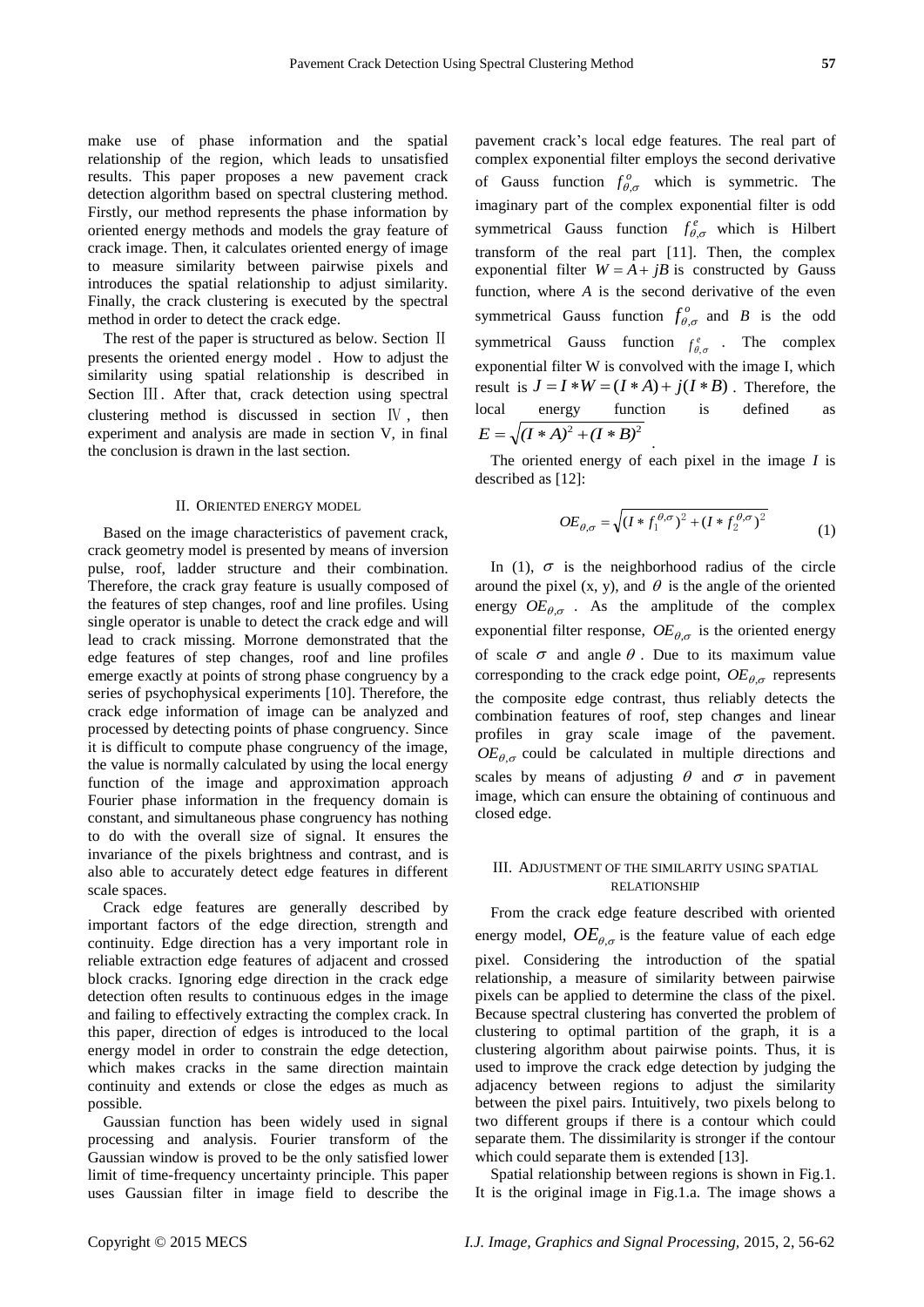magnified part of the original image in Fig.1.b, which is the divided into I and II different regions. Fig.1.b shows the spatial relationship between pixels.



(c) Spatial relationship between pixels Fig 1. Spatial relationship between the adjacent image areas

Fig.1 illustrates the intuition behind this idea. There is an extended contour separating  $p_2$  from  $p_1$  and  $p_3$ , Pixels  $p_1$ ,  $p_2$  and  $p_3$  all have similar intensity values. Based purely on intensity, all three locations will have strong similarities and may mistakenly be divided into a group. Thus, we expect  $p_1$  to be much more strongly related to  $p_3$  than  $p_2$ . This intuition carries over in our definition of dissimilarity between two pixels: If the orientation energy along the line between two pixels is strong, the dissimilarity between these pixels should be high. Formally, we define the dissimilarity  $d_{edg}(p_1, p_2)$ between two pixels as follows:

$$
d_{\text{edg}}(p_1, p_2) = OE_{\text{con}}(\hat{x}) - \text{avg}(OE_{\text{con}}(p_1), OE_{\text{con}}(p_2); \hat{x})
$$
 (2)

Where 
$$
\hat{x}
$$
 = arg max  $OE_{con}(x)$ 

$$
avg (OE_{con}(p_1), OE_{con}(p_2); \hat{x}) =
$$
  
\n
$$
\frac{|p_2 - \hat{x}|}{|p_1 - p_2|} OE_{con}(p_1) + \frac{|\hat{x} - p_1|}{|p_1 - p_2|} OE_{con}(p_2)
$$
\n(3)

12 is the straight line between  $p_1$  and  $p_2$ ;  $\hat{x}$  is the location where the orientation energy is maximum on l2; and  $avg(OE_{con}(p_1), OE_{con}(p_2); \hat{x})$  is the weighted average orientation energy of  $p_1$  and  $p_2$ . It is worth nothing that in our definition, we consider the relative difference in orientation energy.

We compute the affinity matrix W defined by *Wij* according to the spatial relation between areas.

$$
W_{ij} = \exp(-d_{\text{edg}}(p_i, p_j))\tag{4}
$$

Usually the similarity between the i-pixel and the jpixel can be computed in the neighborhood of radius r  $(r=5)$ .  $W_{ij}$  indicates no similarity which orientation is the direction of the maximum gradient along a straight line connecting the two pixel.

### IV. CRACK DETECTION USING SPECTRAL CLUSTERING **METHOD**

Spectral clustering is not used under the premise of the characteristics of the probability density distribution assumption, which is suitable for clustering in the sample space of arbitrary shape and converges to the global optimal solution [14-16]. Spectral clustering based on the graph theory provides a global optimal theory and method, which is used to describe, analyze and process the relationship among objects.

This method directly applies the similarity of objects as the basis for clustering analysis. For image segmentation, the pixel classification is changed into an optimal partition problem in graph. In the process of clustering, the similarity with pairwise points can be adjusted by spatial relations between the different regions of the crack side. The edge detection is considered as the different region segmentation, and the crack edge is the boundary of the above regions.

As the crack edge point can be described by phase information in image and the similarity between pairwise pixels can be measured by the spatial relationship, this paper proposes the crack edge detection algorithm based on spectral clustering. The whole flowchart of the proposed crack detection method is shown in the following Fig 2.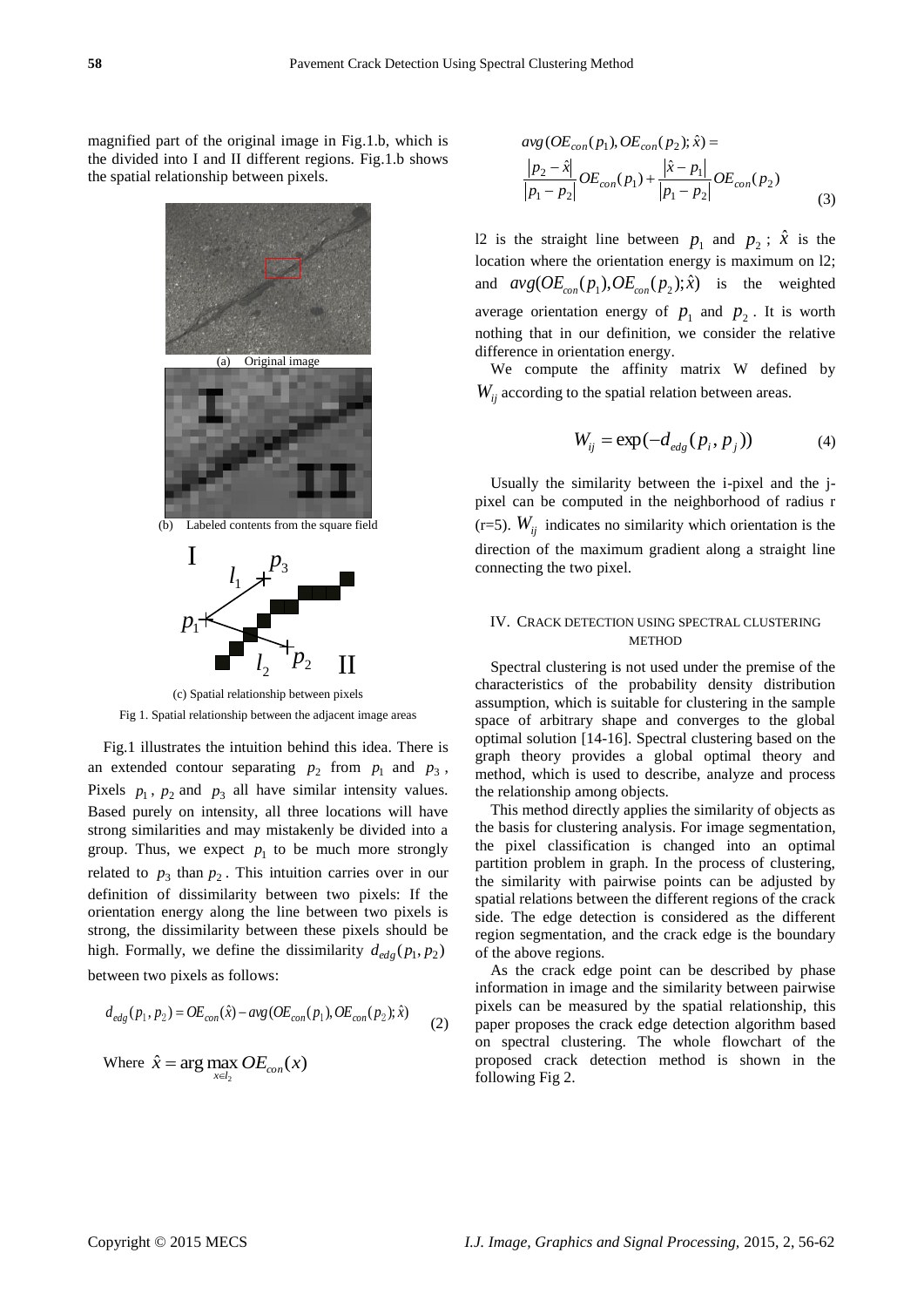

Fig 2. Flow Chart for Pavement Crack Detection

The crack edge detection algorithm is mainly divided into the following four steps.

Step 1 compute oriented energy. Oriented energy of all image pixels is calculated according to (1). Among it,  $\theta$  represents the radian of specific direction,  $\theta = m \times \frac{\pi}{n}$ ,  $m \in [0,n)$ , *m* represents some specific slide and *n* represents the number equally divided  $\pi$ . In this paper, the direction number is  $8$  ( $n=8$ ),  $m \in [0,7]$ , and scale factor of Gaussian function  $\sigma$  is 2.

Step 2 the similarity between pairwise pixels is revised by adjacent relationship between the regions on both sides of the crack and similarity matrix  $W_{ij}$  is computed with (4).

Step 3 compute eigenvectors.

Analysis and calculation of spectral clustering method is based on the similarity between pairwise pixels. In the cluster analysis process, spectral clustering algorithm uses the similarity between objects to transform clustering problem into the optimal partition of the graph.

The image segmentation is accomplished by the sum of edge weights maximum in sub-graph and [minimum](http://dict.cnki.net/dict_result.aspx?searchword=%e6%9c%80%e5%b0%8f%e5%80%bc&tjType=sentence&style=&t=minimum) between graphs in *Laplacian* matrix of the image.

*N*cut algorithm has become a classic spectral clustering method in several fields, such as image segmentation and pattern recognition. This method can ensure the maximum similarity within the sample, but also the largest differences between the samples [17]. The *k* classes partition method of *N*cut consists of the following steps [18]:

3-1) Image  $m \times n$  is mapped to the graph, where it consists of the pixels as nodes. *W* is expressed by the adjacency matrix of graph, which is the  $N \times N$  matrix, *N*=*m* $\times$ *n*.  $\omega_{ij}$  in the matrix *W* is the corresponding element in similarity matrix  $W_{ij}$  in the second step.

3-2) Form the affinity matrix *W* defined by  $W_{ij}$  if  $i \neq j$ , and  $W_{ij}$  =0. Defined *D* to be the diagonal matrix whose (*i*,*i*)-element is the sum of *W*'s *i*-th row, and construct the *Laplacian* sparse matrix *L*=*W*-*D.*

3-3) Solve  $\{\lambda\}_{i=1}^{k}$  $\lambda_{i=1}^k$ , the first *k* leading eigen-values of

the matrix *L* and corresponding eigenvectors  $\{v\}_{i=1}^k$  $v\bigg\}_{i=1}^{n}$ .

As the eigenvectors  $\{v\}_{i=1}^k$  $v\big|_{i=1}^{k}$  contain important information about the crack edge, we can directly use them to detect crack edges.

Step 4 detect crack edges.

4-1) Compute the gradient of these eigenvectors in step 3 by the gradient operator.

4-2) Compute non-maximal suppression under specified direction. Owing to suppress the weak edge points and locate the composite edge points, nonmaximal suppression demands to be computed according to the previous gradient values under eight directions. This is done in the following way. At a generic pixel *p*, let  $\theta^* = \text{argmax} O E_{\theta}$  denote the dominant orientation and *OE*<sup>∗</sup> the corresponding energy. Now look at the two neighboring values of *OE*<sup>∗</sup> on either side of *p* along the line through *p* perpendicular to the dominant orientation. The value  $OE^*$  is kept at the location of  $p$  only if it is greater than or equal to each of the neighboring values. Otherwise it is replaced with a value of zero.

#### V. EXPERIMENT AND ANALYSIS

To testify the performance of the proposed method, some experiments are conduced in the paper. In addition, the proposed method is also tested with the different types of cracks and is compared with the manual method.

In the paper, the experimental data are generated by line scan camera in vehicle, which resolution is 1024  $\times$  1280 pixels. The longitudinal range of camera view is 1.4 m, and its lateral range is 1.9 m. The sampling space of vehicle movement direction is 1 mm. To verify the effectiveness of the proposed method, we utilize the gray image involved with longitudinal, transverse, block and net cracks of to make the experiment of crack detection. The experiment image is cut from the original image, whose size is  $256 \times 256$ . In general, there is noise in the images. As a result, before test, the preprocessing has been done in the images, such as median filtering, normalization and so on.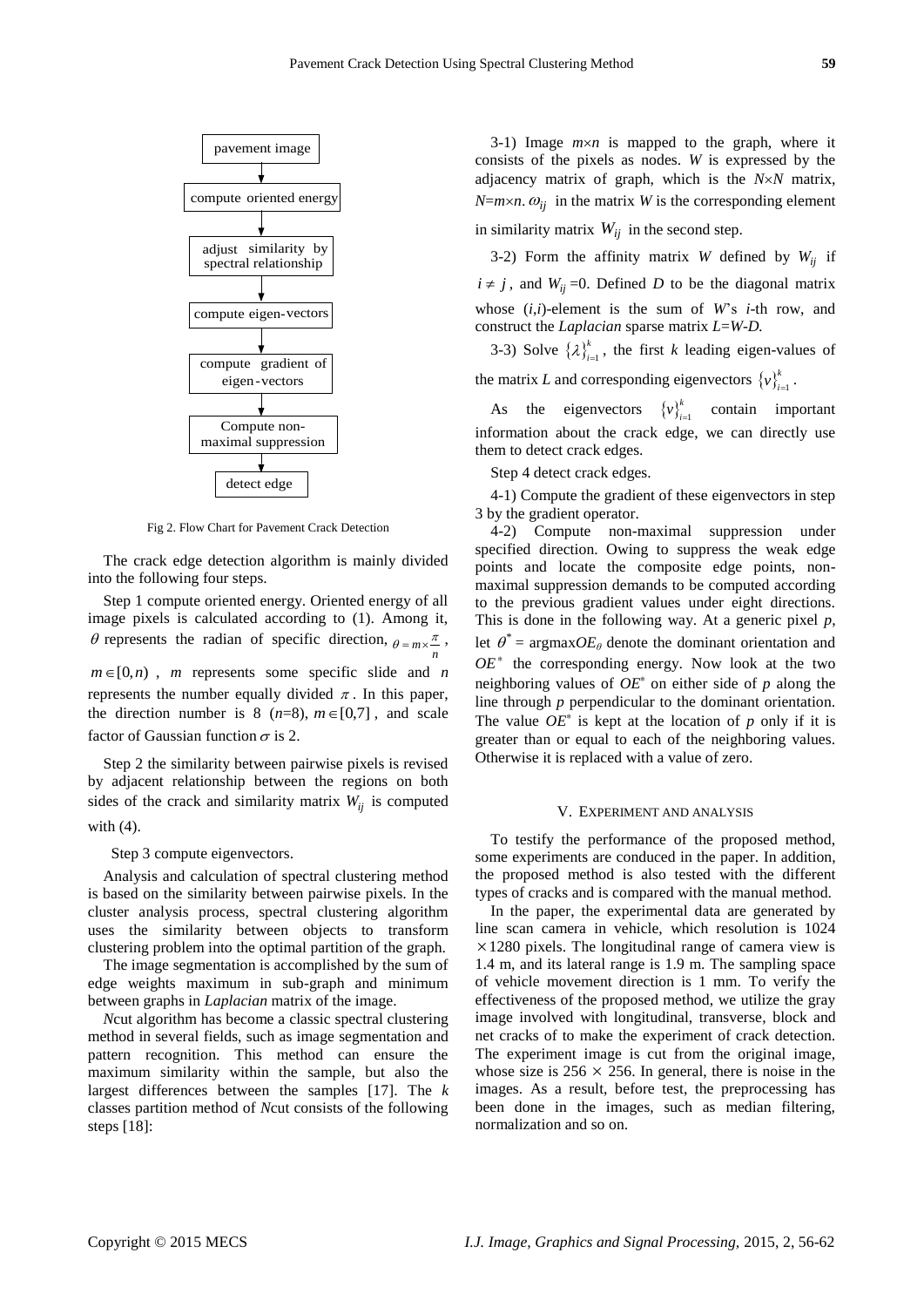



(d2) Our segmentation result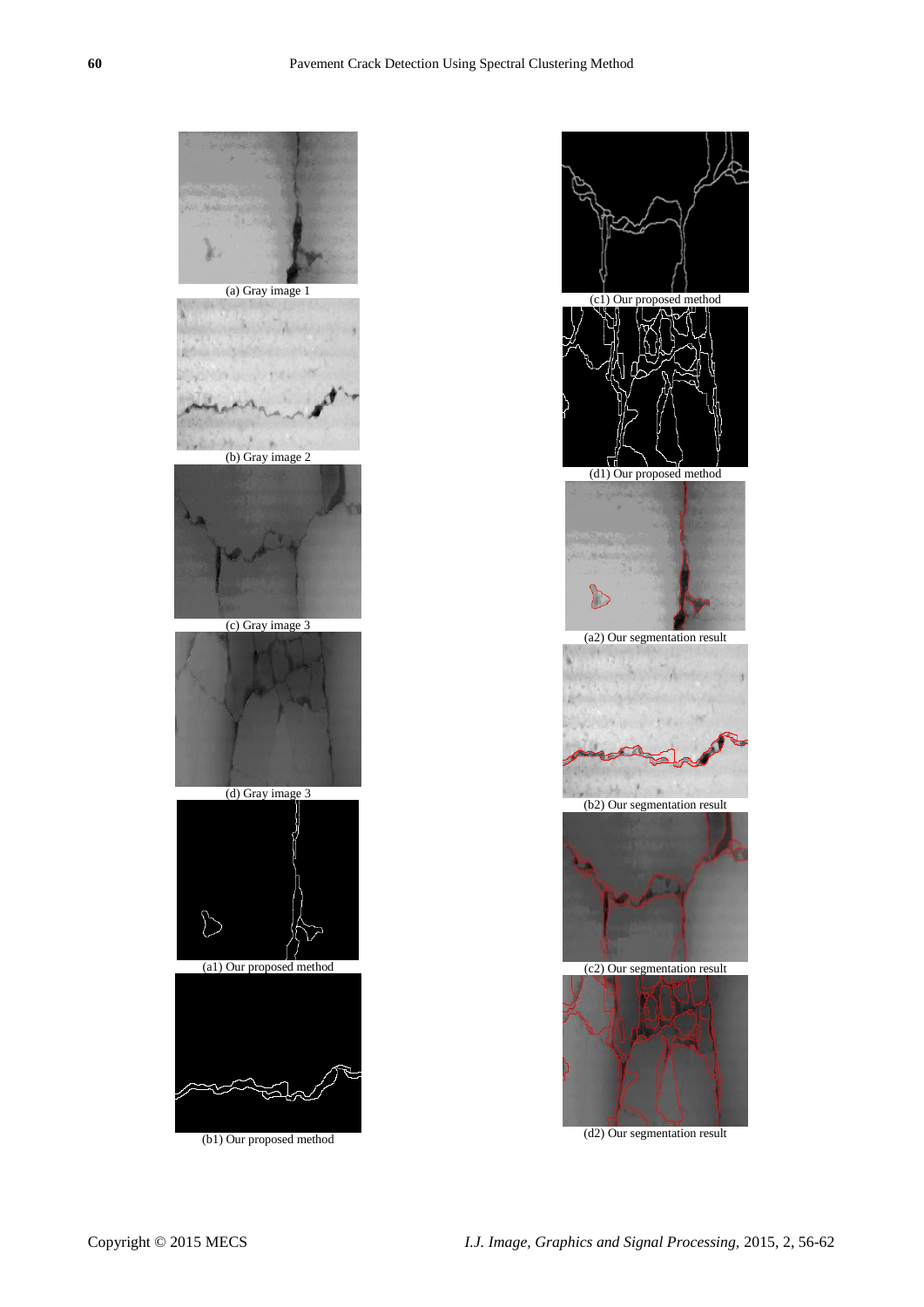

Fig 3. Experiment of Crack Extraction

The longitudinal, transverse and block cracks respectively exist in Fig. 3.a, 3.b, 3.c and 3.d. Fig. 3.a1, 3.b1, 3.c1and 3.d1 show the final segmentation result of the proposed algorithm for three different types of cracks. In Fig.3.a2, 3.b2, 3.c2 and 3.d2, the segmentation results of our algorithm overlay with the original image. As is seen from these figures, it testifies that our proposed method can improve the edge detection results, shown in Fig.3.a2, 3.b2, 3.c2 and 3.d2. The method can get closed boundaries and reduce tiny broken edges, at the same time, enhance the integrity of the edge. In addition, in Fig. 3.a3, 3.b3 3.c3 and 3.d3, the cracks is detected and actually measured by skilled workers. Comparing the results of the proposed method with manual segmentation results, it is observed that the crack detection results of our proposed method are very close to the manual results, meanwhile, the proposed method could be performed automatically, which could improve the detecting efficiency greatly.

#### VI. CONCLUSION

As the traditional edge detection methods are unable to acquire satisfactory results for pavement crack analysis, hence this paper has proposed a new crack edge detection method of combining phase information and the spatial relationship between the adjacent image areas. The method views the oriented energy as similarity between pairwise pixels and uses adjacent relationship of image areas as constraints. By using spectral clustering method to obtain the global optimal solution, the crack edge extraction could be completed. In this paper, all types of pavement images are used as experimental objects, such as transverse, longitudinal and block cracks. The proposed method has better visual effect compared with the traditional edge algorithm. Experiment results show that the proposed method can overcome the macro texture and noise of the pavement and at the same time detect any type of crack edge cracks with higher reliably and stably.

#### ACKNOWLEDGMENT

This research was supported by Department of Education of Hubei Province Q20121410, National Natural Science Foundation 41301371 and 61202287.

## **REFERENCES**

- [1] Wang K C P, Elliott R P. and Meadors A., "Application and Validation of An Automated Cracking Survey System," *Proceedings of the 6th International Conference on Managing Pavements*, pp.1-19, 2004.
- [2] B. B. Song and N. Wei," Region Connecting Based Pavement Image Cracks Extraction" , Applied Mechanics and Materials, Vols.135-136, pp.715-719, Oct.2011.
- [3] K. Wang, Z. Hou, and S. Williams, "Precision Test of Cracking Surveys with the Automated Distress Analyzer", Journal of Transportation Engineering, Vol.137, No.8, pp. 571-579, Aug. 2011.
- [4] W. Cai, A. Dong, X. Zhang, "Crack Width Detection of the Concrete Surfaced Based on Images", Advances in Computer, Communication, Control and Automation, Vol.121, pp. 625-632, 2012.
- [5] A. Ayenu-Prah and N. Attoh-Okine, "Evaluating pavement cracks with bidimensional empirical mode decomposition," EURASIP J. Adv. Signal Process, pp.1-7, 2008.
- [6] Yan M D, Bo S B, Xu K, et al., "Pavement Crack Detection and Analysis for High-grade Highway," the 8th International Conference on Electronic Measurement and Instruments, Vancouver, Canada, pp.548-552, 2007.
- [7] J. Zhou, P S Huang and F P. Chiang, "Wavelet-based Pavement Distress Detection and Evaluation," Optical Engineering, Vol.45, No.2, pp.1-10, 2006.
- [8] P. Subirats, J. Dumoulin V. Legeay, et al., "Automation of Pavement Surface Crack Detection Using the Continuous Wavelet Transform," International Conference on Image Processing, Florence, Italy, 2006.
- [9] P. Kovesi, "Edges Are Not Just Steps," In: The 5th Asian Conference on Computer Vision (ACCV 2002), pp. 23-25. Jan. 2002.
- [10] Morrone M.C. and Burr D. C., "Feature Detection in Human Vision: A Phase Dependent Energy Model," In: Proceedings of the Royal Society of London. Series B,